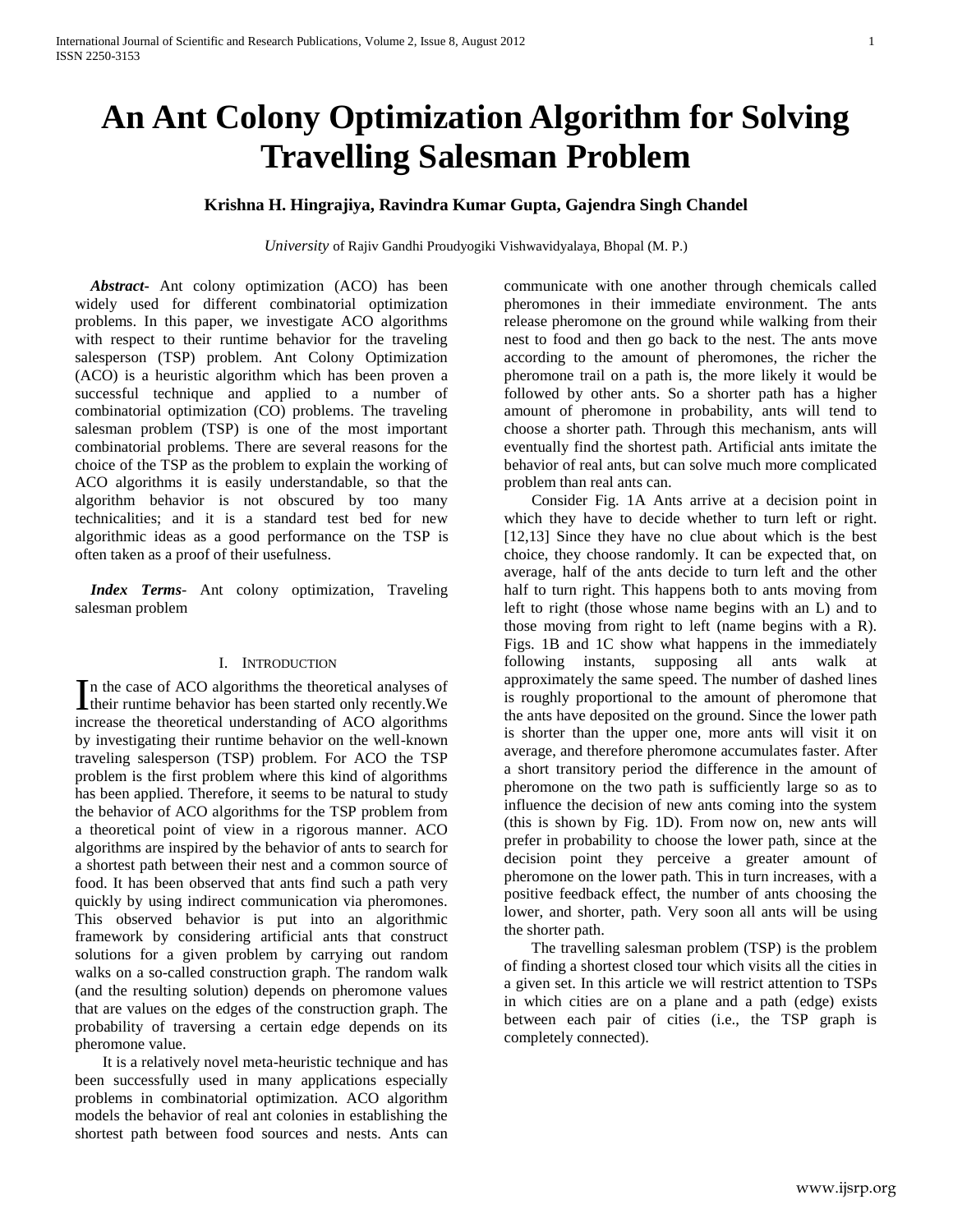2 ISSN 2250-3153



**Fig.1: how real ant finds the shortest path**

 A) Ants arrive at a decision point. B) Some ants choose the upper path and some the lower path. The choice is random. C) Since ants move at approximately constant speed, the ants which choose the lower, shorter, path reach the opposite decision point faster than those which choose the upper, longer, path. D) Pheromone accumulates at a higher rate on the shorter path. The number of dashed lines is approximately proportional to the amount of pheromone deposited by ants [12,13].

 The most interesting aspect of this autocatalytic process is that finding the shortest path around the obstacle seems to be an emergent property of the interaction between the obstacle shape and ants distributed behavior: although all ants move at approximately the same speed and deposit a pheromone trail at approximately the same rate, it is a fact that it takes longer to contour obstacles on their longer side than on their shorter side which makes the pheromone trail accumulate quicker on the shorter side. It is the ants preference for higher pheromone trail levels which makes this accumulation still quicker on the shorter path. We will now show how a similar process can be put to work in a simulated world inhabited by artificial ants that try to solve the travelling salesman problem.

 The above behavior of real ants has inspired ant system, an algorithm in which a set of artificial ants cooperate to the solution of a problem by exchanging information via pheromone deposited on graph edges. Ant system has been applied to combinatorial optimization problems such as the traveling salesman problem.

 In this paper, an improved ant colony optimization algorithm is developed for solving TSP. This algorithm is used to produce near-optimal solutions to the TSP.

### II. TRAVELLING SALESMAN PROBLEM

 The traveling salesman problem (TSP) is the problem of finding a shortest closed tour which visits all the cities in a given set. In this article we will restrict attention to TSPs in which cities are on a plane and a path (edge) exists between each pair of cities (i.e., the TSP graph is completely connected) [12,13].

 Traveling salesman problem (TSP) is one of the wellknown and extensively studied problems indiscrete or combinational optimization and asks for the shortest roundtrip of minimal total cost visiting each given city (node) exactly once. TSP is an NP-hard problem and it is so easy to describe and so difficult to solve. The definition of a TSP is: given *N* cities, if a salesman starting from his home city is to visit each city exactly once and then return home, find the order of a tour such that the total distances (cost) traveled is minimum. Cost can be distance, time, money, energy, etc..A complete weighted graph  $G = (N, E)$ can be used to represent a TSP, where N is the set of n cities and E is the set of edges (paths) fully connecting all cities. Each edge *(i,j)*∈*E* is assigned a cost *dij*, which is the distance between cities i and j. *dij* can be defined in the Euclidean space and is given as follows:

$$
d_{ij} = \sqrt{(x_i - x_j)^2 + (y_i - y_j)^2}
$$
 (1)

 One direct solving method is to select the route which has minimum total cost for all possible permutations of N cities. The number of permutations can be very large for even 40cities. Every tour is represented in 2n different ways (for symmetrical TSP). Since there are n! possible ways to permute n numbers, the size of the search space is then  $|S|=n!/(2n)=(n-1)!/2$ .

### III. ACO MODEL

#### 3.1 The ANT System

 Ant System was first introduced and applied to TSP by marcodorigo et al. Initially, each ant is placed on some randomly chosen city. An ant k currently at city I choose to move to city j by applying the following probabilistic transition rule:

$$
\psi_{ij}^{k}(t) = \begin{cases}\n\frac{\left[\tau_{ij}(t)\right]^{\alpha} \left[\eta_{ij}\right]^{\beta}}{\sum_{l \in J_{k}(i)} [\tau_{il}(t)]^{\alpha} \left[\eta_{il}\right]^{\beta}} & \text{if } j \in J_{k}(i) \\
0 & \text{otherwise}\n\end{cases}
$$
\n(2)

where nij is the heuristic visibility of edge  $(i, j)$ , generally it is a value of 1/dij, where dij is the distance between city i and city j. Jk (i) is a set of cities which remain to be visited when the ant is at city i.  $\alpha$  and  $\beta$  are are two adjustable positive parameters that control the relative weights of the pheromone trail and of the heuristic visibility. If  $\alpha=0$ , the closed vertex I more likely to be selected. This is responding to a classical stochastic greedy algorithm. If on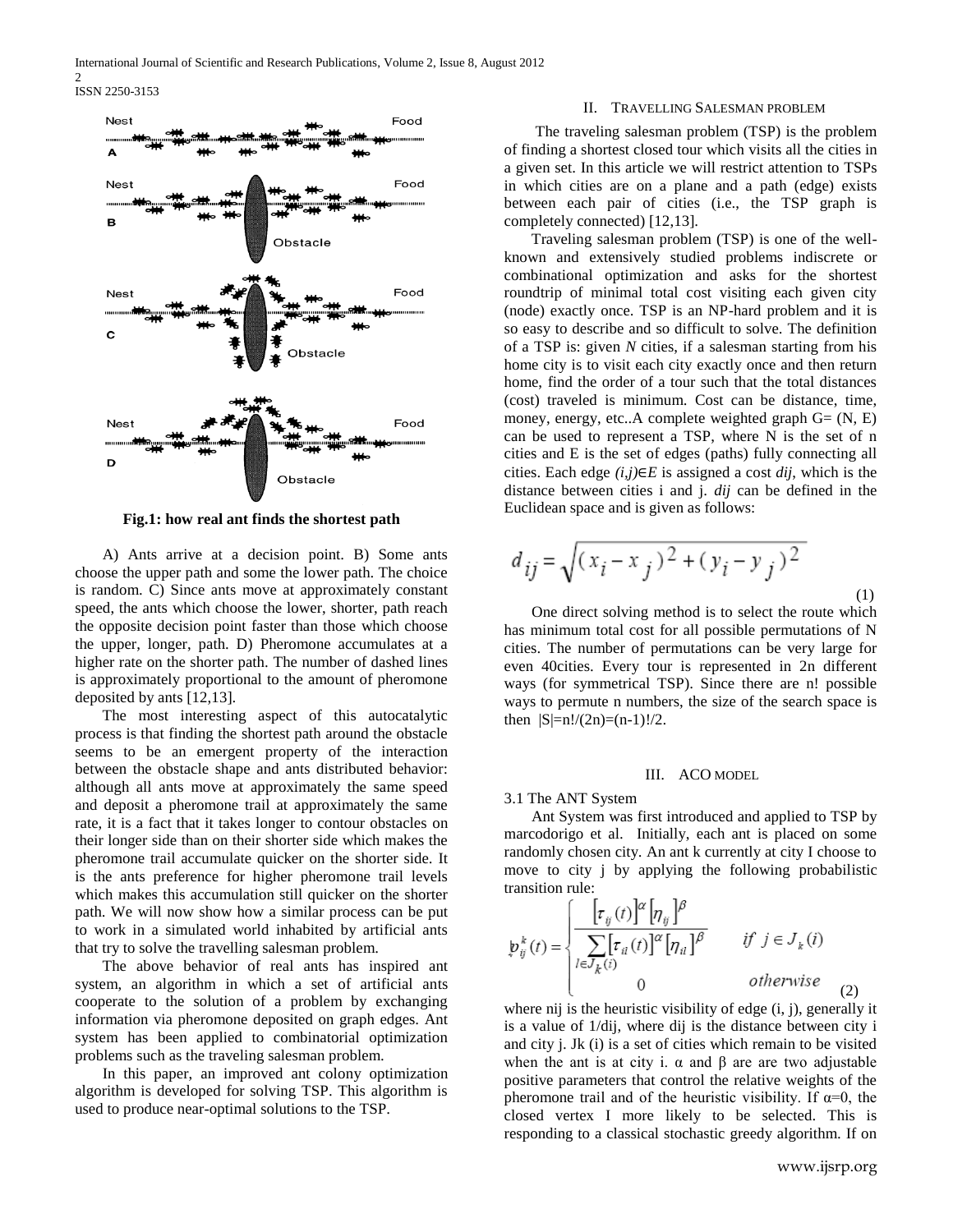#### ISSN 2250-3153

3

the contrary  $β=0$ , only pheromone amplification is at work: This method will lead the system to a stagnation situation, i.e. a situation in which all the ants generate a sub-optimal tour. So the trade-off between edge length and pheromone intensity appears to benecessary.After each ant completes its tour, the pheromone amount on each path will be adjusted according to equation  $(1-p)$  is the pheromone decay parameter  $(0 < p < 1)$  where it represents the trail evaporation when the ant chooses a city and decides to move. *m* is the number of ants, *Lk* is the length of the tour performed by ant *k* and Q is an arbitrary constant [12,13].

$$
\tau_{ij}(t+1) = (1-\rho)\tau_{ij}(t) + \Delta\tau_{ij}(t)
$$
\n(3)

In this equation,

$$
\Delta \tau_{ij}(t) = \sum_{k=1}^{m} \Delta \tau_{ij}^{k}(t)
$$
\n(4)

$$
\Delta \tau_{ij}^{k}(t) = \begin{cases} \frac{Q}{L_{k}} & \text{if (i, j) \in tour done by ant k} \\ 0 & \text{otherwise} \end{cases}
$$
 (5)

## 2.2 The ACS Algorithm

 The ACS is mainly different from the AS in these aspects: The decision rules of the ants are different; the global updating rules are different; and local updating rules which adjust the amount of the pheromone on various paths are newly added.

Step 1: Initiation. The amount of the pheromone on each side is initiated into a tiny constant value; allocate m ants randomly to n cities.

Step 2: In ACS, the so-called pseudorandom proportional rule is used: the probability for an ant to move from city i to city j depends on a random variable q uniformly distributed over [0, 1], and a predefined parameter q0.

$$
j = \begin{cases} \arg \max_{u \in allowed} \binom{n}{k} \left\{ \left[ \tau_{iu} \right]^{\alpha} \cdot \left[ \eta_{iu} \right]^{\beta} \right\} & \text{if } q < q_0 \\ J & \text{otherwise} \end{cases} \tag{6}
$$

 J is a random variable determined in accordance with equation (2). This strategy obviously increases the variety of any searching, thus avoiding any premature falling into the local optimal solution and getting bogged down.

Step 3: The local pheromone update is performed by all the ants after each construction step. Each ant applies it only to the chosen city,

$$
\tau_{ij}(t+1) = (1-\rho)\tau_{ij}(t) + \rho.\tau_0 \tag{7}
$$

Where  $0 < \rho \le 1$  is a decay parameter,  $\tau 0 = 1/n$ . Lnn is the initial values of the pheromone trails, where n is the number of cities in the TSP and Lnn is the cost produced by the nearest neighbor heuristic. equation (2) is mainly to avoid very strong pheromone paths to be chosen by other ants and to increase the explorative probability for other paths. Once the edge between city i and city j has been visited by all ants, the local updating rule makes pheromone level diminish on the edge. So, the effect of the local updating rule is to make an already edge less desirable for a following ant.

Step 4: Computing of the optimal path. After m ants have travelled through all the cities, compute the length of the optimal.

Step 5: Global updating of pheromone. After all the ants have travelled through all the cities, update only the amount of the pheromone on the optimal path with equation (8):

$$
\tau_{ij}(t+1) = (1-\rho)\tau_{ij}(t) + \rho.\Delta\tau_{ij}(t)
$$
\n
$$
\Delta\tau_{ij}(t) = \begin{cases}\n\frac{1}{L_{gb}} & \text{if } (i, j) \in global \text{ best tour} \\
0 & \text{otherwise}\n\end{cases}
$$
\n(9)

Where  $\rho$  is constant and Lgb is the length of global best tour.

Step 6: If the designated search number is not attained, then repeat the above steps.

## IV. PROPOSED APPROACH

## 4.1 Well Distribution Strategy of Initial Ants

 At the beginning of ACO algorithm, some paths are walked through by the ants, others are never passed. The local heuristic controlled by visibility, encourages them to choose cities which are closer. This means that they are likely to choose to travel along short edges. Thus some cities may have many ants while some Cities may have no ant at all. Because the amount of pheromone on each path is initially identical, therefore the ant mainly uses the distance between the two cities as the heuristic factor when it chooses the next city. In this way, when there are relatively more ants in a certain city, the density of the pheromone on a certain path will be strengthened due to the relatively larger number of ants travelling along the path. The path is not necessarily the shortest path that local optimum solution is searched out or ants arrive at stagnation state. In order to solve this problem, the system adopted a method to distribute the ants evenly, i.e., position mants to n cities and make sure that each city receives at least one ant. Thus, the search space of the solution is enlarged and the probability of getting the best result is increased.

# 4.2 Heuristic Parameter Updating

 In ACO algorithm, the heuristic information is very important in generating high quality tours in the initial search stages. Because the value of the pheromone trails do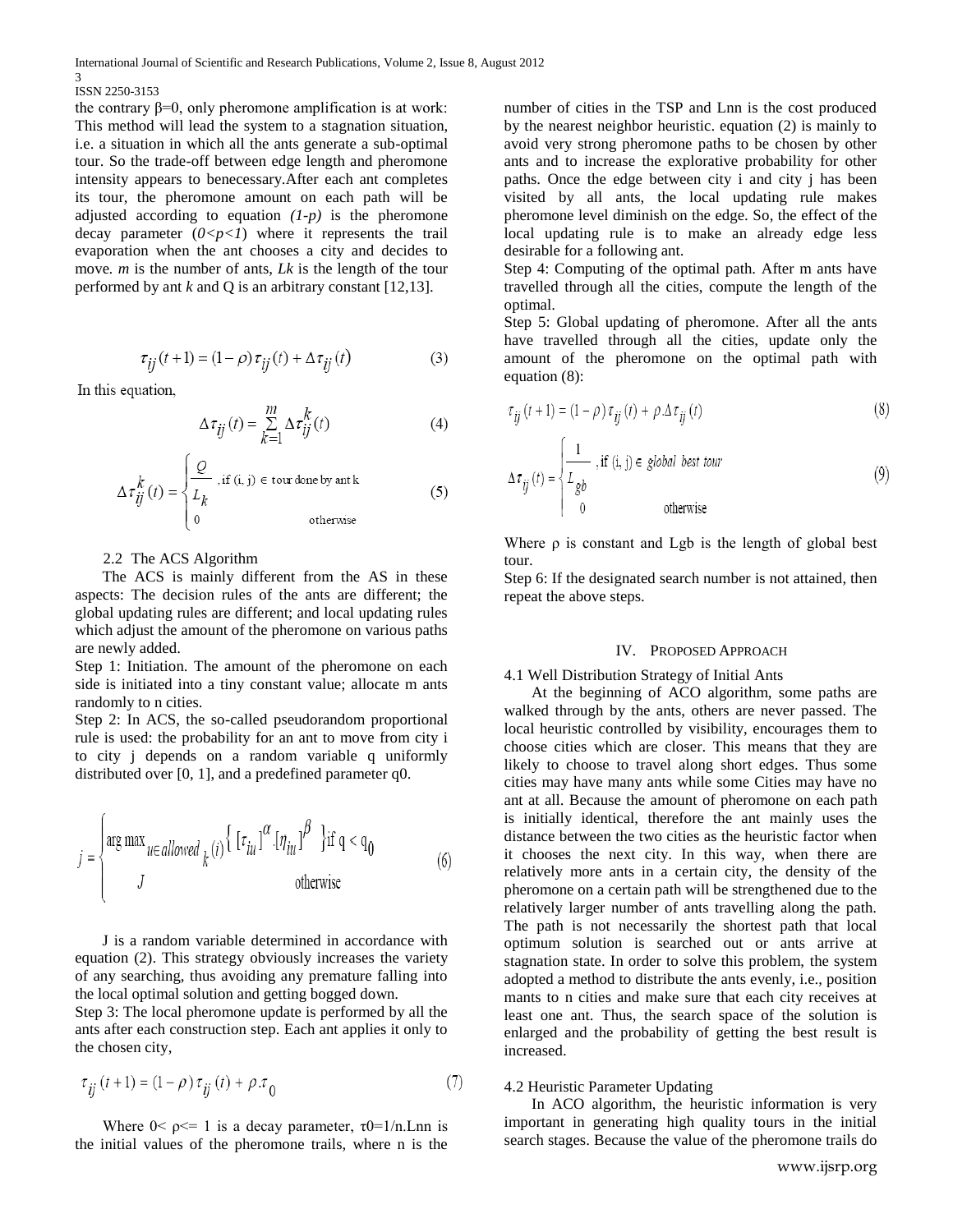International Journal of Scientific and Research Publications, Volume 2, Issue 8, August 2012

#### ISSN 2250-3153

4

not have much information in the early stage of learning and cannot guide the artificial ants in constructing good tours. In this situation, the heuristic parameter may be set to a large value. On the other hand, in the later stage, the heuristic parameter may need a small value because the pheromone trails may have collected enough information to behavior as required and the heuristic information may mislead the search due toots locality. Thus, in this situation, we may need a small value for the heuristic parameter. The heuristic parameter is set as a constant in traditional ACO algorithms. In this study, a high value of heuristic parameter can always provide high quality tours. This means that the influence of pheromone is greatly reduced, and ants are able to search other paths in constructing feasible solutions. It is evident that a small value of the heuristic parameter may result in bad performance in the early stage of learning. Nevertheless, a small value of the heuristic parameter can have good performance when the search process lasts long enough. Thus, it is intuitive to use an adaptive heuristic parameter for ACO. In this study, we intend to propose a way of designing an adaptive heuristic parameter for ACO such that the search performance can bebetter.When ant colony algorithm begins to run, the amount of information on every path equals to each other, information entropy is maximum at this time, but as an enhancement of pheromone on the path, the entropy will be decreased gradually. If the entropy is not controlled currently, theentropy will eventually reduce to 0, that is, the pheromone on only one path is maximum, and the final solution will be mistaken, thus bringing about the premature. In order to overcome the easily-occurred precocious defects for solving complex combinatorial optimization problems with the basic ant colony algorithm, a proposed ant colony algorithm based on information entropy is discussed, using the heuristic parameter value selection controlled by information entropy. Each trail is a discrete random variable in the pheromone matrix. The entropy of a random variable is defined as

$$
E(X) = -\sum_{i=1}^{r} P_i \log P_i
$$
\n(10)

Where *pi* represents the probability of occurrence of each trails in the pheromone matrix. For a symmetric n cities TSP, there are  $n(n-1)/2$  distinct pheromone trails and  $r = n(n-1)/2$ . It is easy to see that when the probability of each trail is the same, E will be the maximum (denoted as *Emax*) and is given by

$$
E_{\text{max}} = -\sum_{i=1}^{r} P_i \log P_i = -\sum_{i=1}^{r} \frac{1}{r} \log \frac{1}{r} = \log r \qquad (11)
$$

 We propose to use the entropy value as an index to indicate the degree about how much information has been learned into the pheromone trails and then the heuristic parameter can be updated accordingly. Notice that in this study, the heuristic parameter  $\beta$  is set to be an integer so as

to avoid complicated computation because β is used as a power in Eqs. (2) and (6).

Hence, we propose that  $\beta$  is update according to the rule given by,

$$
\beta = \begin{cases}\n5 & \text{threshold } X < E' \le 1 \\
4 & \text{threshold } Y < E' \le \text{threshold } X \\
3 & \text{threshold } Z < E' \le \text{threshold } Y \\
2 & \text{0} < E' \le \text{threshold } Z\n\end{cases}\n\tag{12}
$$
\n
$$
E' = 1 - \frac{E_{\text{max}} - E_{\text{current}}}{E_{\text{max}}}
$$

Where E' is the entropy value for the current pheromone matrix and X, Y and Z are thresholds according to the city size. In study, threshold X is set within 0.8~0.9(according to the city size) and threshold B is within0.75~0.55 (according to the city size), and threshold Z is decided heuristically based on the value of Y.

# V. PROPOSED ALGORITHM

 The proposed algorithm is combined with candidate list strategy and dynamic updating of heuristic parameter. The proposed algorithm is described as follows:

Procedure proposed ACO algorithm for TSP Set parameters, initialize pheromone trails Calculate the maximum entropy Loop /\* at this level each loop is called iteration\*/ Each ant is positioned on a starting node according to distribution strategy (each node has at least one ant) For  $k=1$  to m do /\*at this level each loop is called a step  $\frac{k}{l}$ At the first step moves each ant at different route Repeat Compute candidate list Select node *j* to be visited next (the next city in the candidate list) according to solution construction A local updating rule (7) is applied Until ant k has completed a tour End for Local search (2-opt, 2.5 opt) apply to improve tour A global updating rule (8) is applied Compute entropy value of current pheromone trails Update the heuristic parameter Until end condition End

# VI. EXPERIMENTAL RESULTS

 In order to validate the efficiency of the proposed method, several TSP problems are considered. They are obtained from the TSPLIB. In this study, we compared its performance with the ACS algorithm. In all experiments, parameters are set to the following values:  $\rho = 0.1$ ,  $q0 = 0.7$ ,  $\alpha=1$ ,  $\beta$  value is dynamically value of the proposed algorithm and  $\beta = 2$  is in ant colony system. The maximum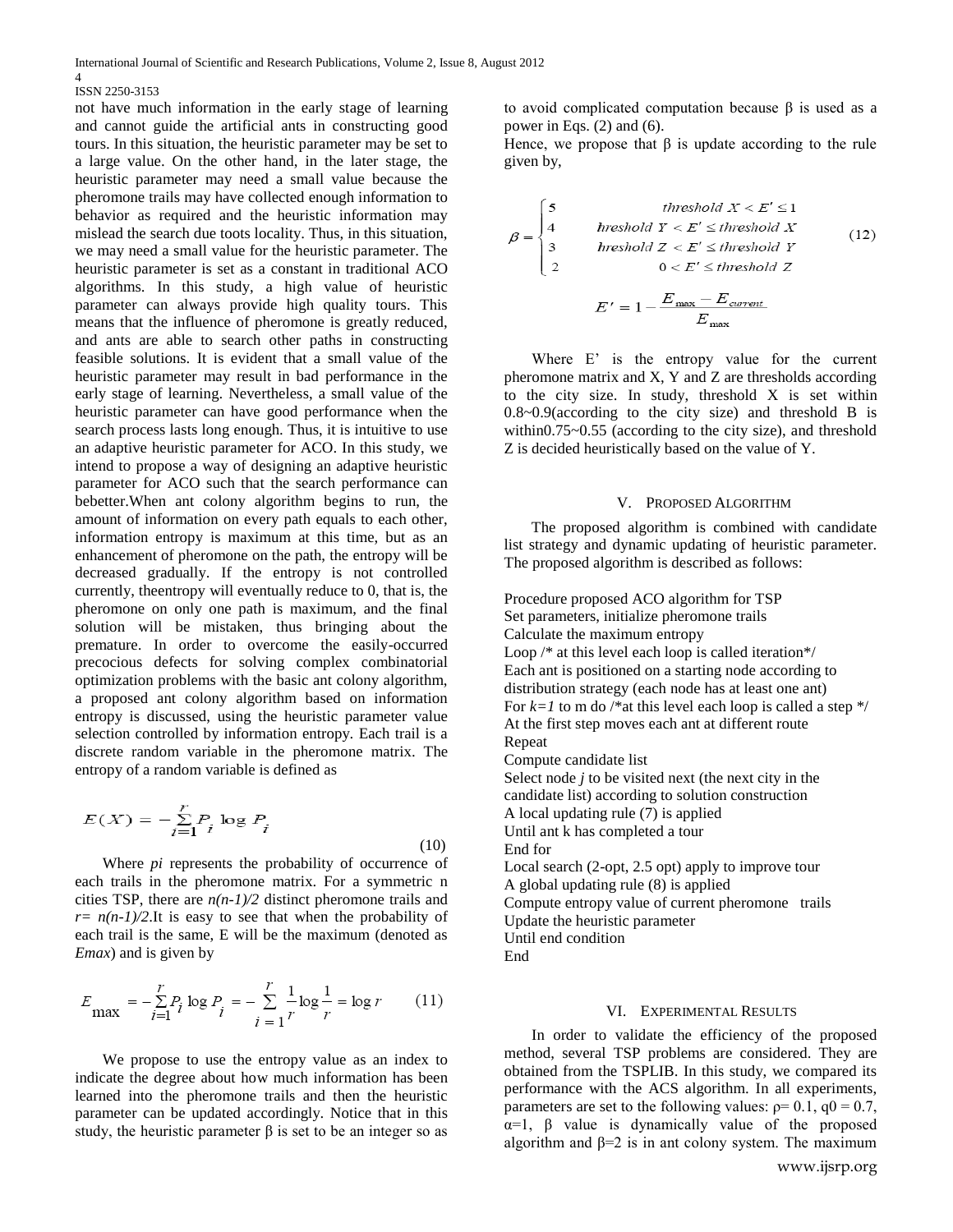International Journal of Scientific and Research Publications, Volume 2, Issue 8, August 2012

#### 5 ISSN 2250-3153

iteration is set 20 times. In order to compare the proposed algorithm with reference [1] and [2], some TSP instances are used.

 A comparison of final solution is shown in Table. 1 (the results of reference [1] and [2] are directly taken from these papers). Table 2 presents the comparison of better results obtained from solving the TSP problems. The experiment shows that the proposed algorithm is more effective than the conventional ACO in terms of convergence speed and the ability to finding better solutions

**Table I Comparison of tour length results of TSP problems**

| <b>TSP</b>  | Best length<br>of<br>proposed<br>algorithm | Best length of<br>reference[1] | Best length of<br>reference <sup>[2]</sup> |
|-------------|--------------------------------------------|--------------------------------|--------------------------------------------|
| $e$ il $51$ | 426                                        |                                | 429.98                                     |
| eil76       | 538                                        | 548.2376                       |                                            |
| bBerlin52   | 7542                                       | 7544.3659                      |                                            |
| st70        | 675                                        | 677.1076                       | 677.1096                                   |

**Table II A comparisons between proposed algorithm and ACS**

| <b>TSP</b> | Optimum          | Best  | Average  | Relative | <b>Best</b> | ACS<br>$+2$ | Relative |
|------------|------------------|-------|----------|----------|-------------|-------------|----------|
|            | $\left(1\right)$ | (2)   |          | Error    | (3)         | opt         | error    |
|            |                  |       |          | $((2)-$  |             | Average     | $((3)-$  |
|            |                  |       |          | (1)/(1)  |             |             | (1)/(1)  |
| KroA100    | 21282            | 21282 | 21384.2  | 0%       | 21379       | 21756.4     | 0.46%    |
| KroA150    | 26524            | 26524 | 27142.1  | $0\%$    | 27249       | 27756.3     | 2.73%    |
| Pr1444     | 58537            | 58537 | 58637.75 | 0%       | 58603       | 58809.15    | 0.11%    |



# VII. CONCLUSION

 This paper presents an approach for solving traveling salesman problem based on improved ant colony algorithm. The main contribution of this paper is a study of the avoidance of stagnation behavior and premature convergence by using distribution strategy of initial ants and dynamic heuristic parameter updating based on entropy. Then emergence of local search solution is provided. The experimental results and performance comparison showed that the proposed system reaches the better search performance over ACO algorithms do. The proposed system is more in terms of convergence speed and the ability to finding better solutions.

#### **REFERENCES**

- [1] X-song, B. LI, H. YANG, Improved Ant Colony Algorithm and Its Applications in TSP, Proceedings of Sixth International Conference on Intelligent Systems Design and Applications (ISDA'06), IEEE, 2006.
- [2] Y. Zhang, Z-l.Pei, J-h.Yang, Y-c. Liang, An Improved Ant Colony Optimization Algorithm Based on Route Optimization and Its Applications in Traveling Salesman Problem, IEEE 2007. 1-4244- 1509-8.
- [3] M. Dorigo, M. Birattari, T. Stuzle, Ant Colony Optimization, Artificial Ants as a Computational Intelligence Technique, IEEE Computational Intelligence Magazine, November 2006.
- [4] L. Li, S. Ju, Y. Zhang, Improved Ant Colony Optimization for the Traveling Salesman Problem, International Conference on Intelligent Computation Technology and Automation, IEEE, 2008.
- [5] M. Dorigo and M. Gambardella. Ant colonies for the travelling salesman problem. BioSystems 43 (1997) 73–81
- [6] T. Stutzle and H. H. Hoos. "MAX-MIN ant system and local search for the traveling salesman problem," in IEEE Int'l Conf. on Evolutionary Computation. Indianapolis: IEEE Press, 1997.309~314
- [7] A. Colorni, M. Dorigo, and V. Maniezzo, "Distributed optimization by ant colonies,"*Proceedings of ECAL91 -* Europea*n* Conference on